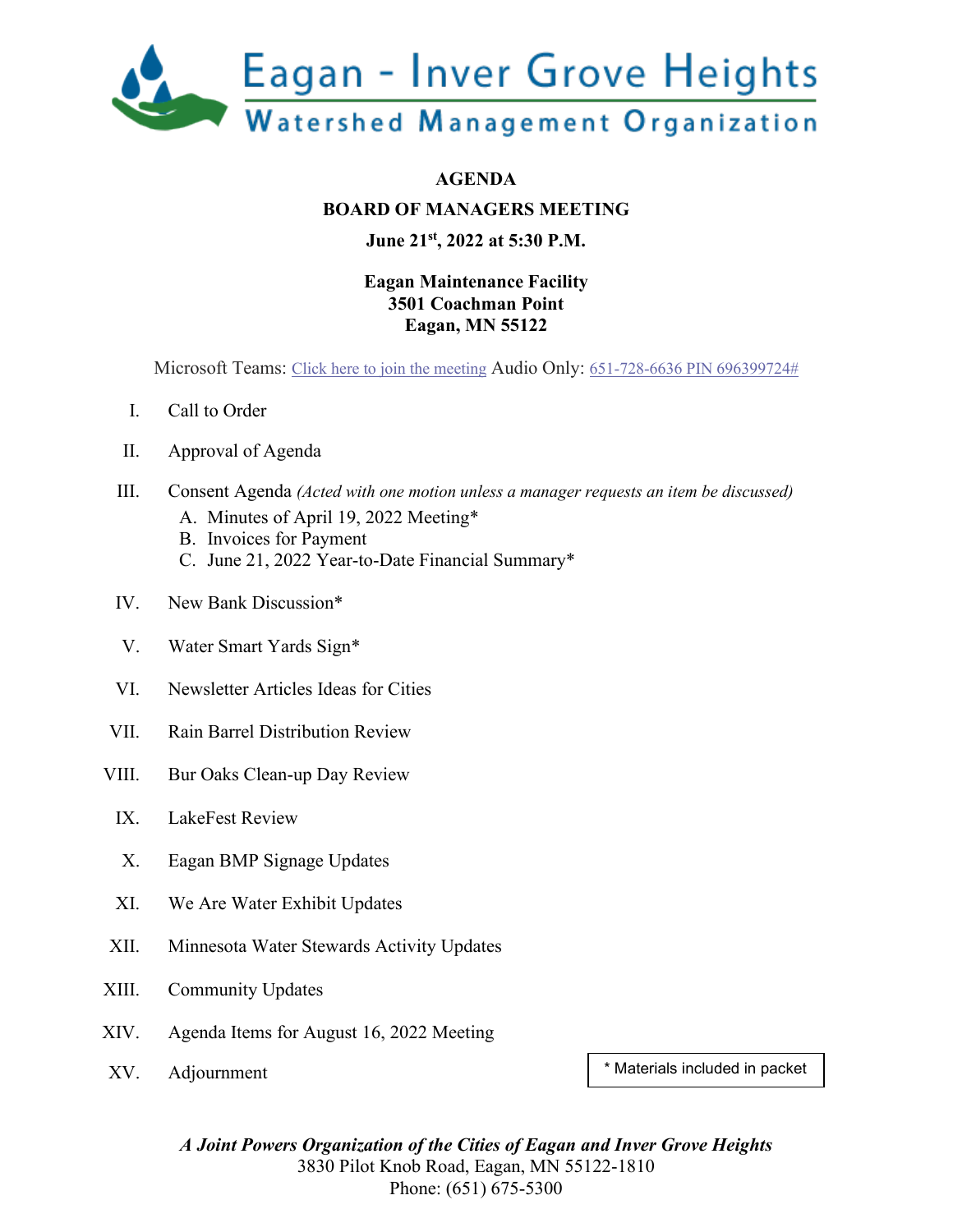## **EAGAN-INVER GROVE HEIGHTS WATERSHED MANAGEMENT ORGANIZATION**

#### **DRAFT MINUTES BOARD OF MANAGERS MEETING April 19, 2022**

The Eagan-Inver Grove Heights Watershed Management Organization (WMO) Board of Managers (Board) met at the Inver Grove Heights City Hall, 8150 Barbara Ave, Inver Grove Heights, MN 55077

#### **Board Managers Present:**

| Jennifer Workman-Jesness | Appointed by City of Eagan               |
|--------------------------|------------------------------------------|
| <b>Monica Foss</b>       | Appointed by City of Eagan               |
| Sarah Saito              | Appointed by City of Inver Grove Heights |
| Sharon Lencowski         | Appointed by City of Inver Grove Heights |

#### **Others Present:**

| Ashley Gallagher | Resource Conservationist, Dakota County Soil and Water Conservation District |
|------------------|------------------------------------------------------------------------------|
| Steve Dodge      | Assistant City Engineer, City of Inver Grove Heights                         |
| Gregg Thompson   | Water Resources Staff, City of Eagan                                         |

#### **I. Call to Order**

Chair Foss called the meeting to order at 5:35 p.m.

#### **II. Adopt Agenda**

**Motion by** Workman-Jesness, second by Lencowski to approve the agenda with addition of bank discussion. Motion carried.

#### **III. Approve Consent Agenda**

- A. Minutes of February 8, 2022 Meeting
- B. Invoices for Payment
- C. April 19, 2022 Year-to-Date Financial Summary

**Motion by** Lencowski, second by Saito to approve the consent agenda and the two additional SWCD invoices presented. Motion carried.

#### **IV. Bank Discussion**

Foss went to Deerwood Bank in IGH to be added as a signor. Bank is requiring a current manager with signing authority to be with her. She was also informed that the IGH location will be closing. The closest bank will be Mendota Heights. The Board would like to look into new banks, with a preference for online banking options. Gallagher will gather some options for the June meeting.

#### **V. Metropolitan Council Priority Waters List Review**

Met Council has had a priority lakes list for several years, this would expand to rivers as well. Past priorities waters may have received some water quality monitoring assistance from Met Council. In our watershed Eagan has extensive monitoring program. Only lakes listed on the draft list for our watershed are Gun Club Lake and Jensen Lake. In the future LGUs may be required to address priority waters in their comprehensive planning or local water management plans. There is currently a comment period and survey open if any cities or managers would like to comment.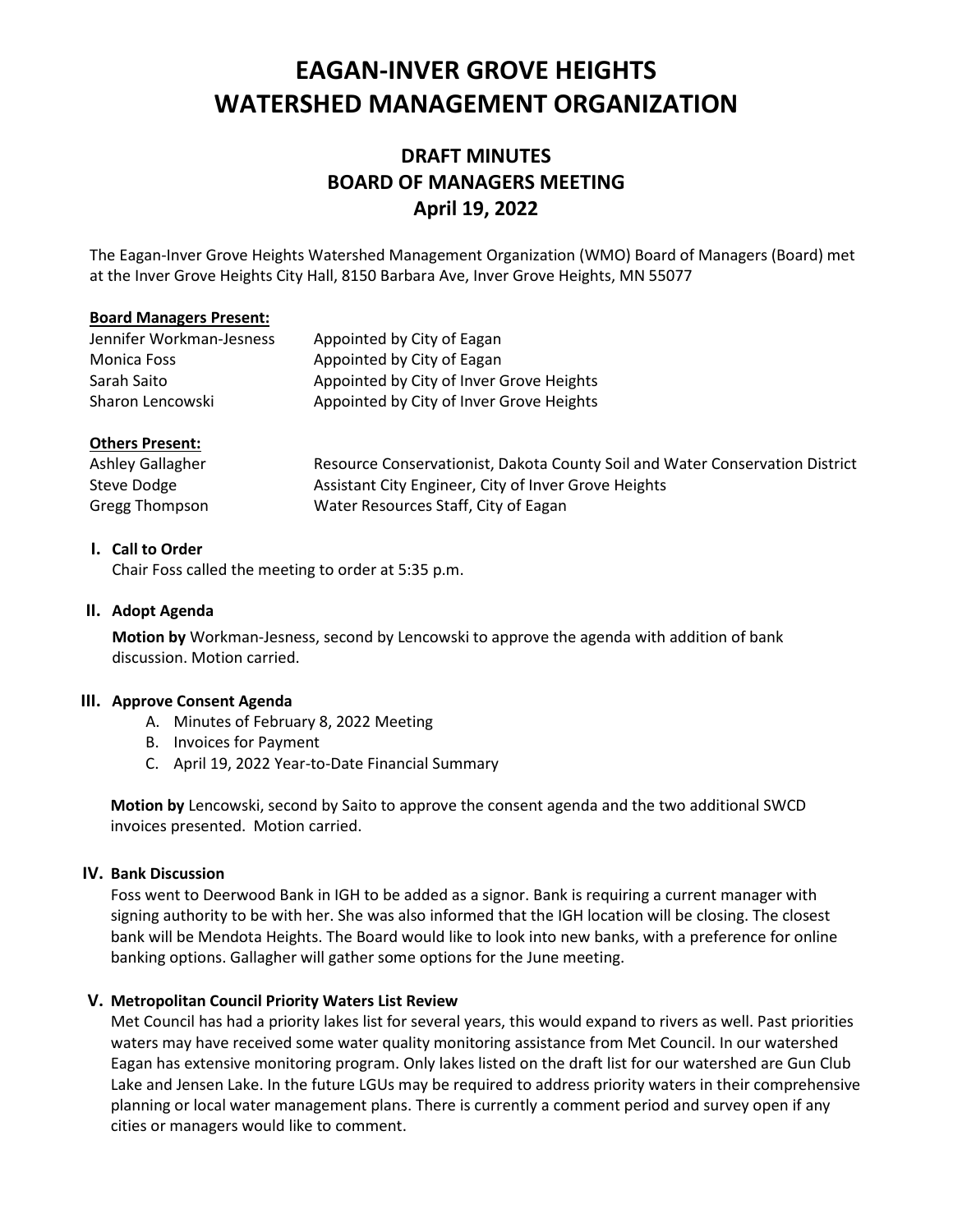#### **VI. Metro Watershed Based Implementation Funding Brainstorm**

The planning area is allocated \$75,000. Project(s) will need to meet BWSR WBIF eligibility requirements. No ideas from the Board, but there is still time. Grant workplan opens in July, doesn't have to be submitted until March 2023, but preference is to not wait this long. Education and outreach efforts may be eligible if it is a new program. Will likely end up coordinating with cities and county on projects. There may be an opportunity to do some feasibility study work on Gerhardt Lake in Lebanon Hills. Gallagher will bring some project ideas to June meeting.

#### **VII. Rain Barrels Spring Distribution Planning**

Hardware Hank can make just about any Saturday morning work, but had a preference for May 21<sup>st</sup>. The  $21<sup>st</sup>$  doesn't work for a number of managers, date selected instead is May 7<sup>th</sup> and time could be shortened to 2 hours, 9:00am to 11:00am. Gallagher will coordinate with Hardware Hank and work with Eagan staff to get promotion out. There are 26 barrels to sell.

#### **VIII. Bur Oaks Clean-up Day Planning**

Scheduled for May 1th 10:00am to Noon, meet at the park on the south side of the lake. No baseball game scheduled so park should be open. Add a map to website calling out the meeting area. Reymann family will be there, Workman-Jesness daughters girl scout troop will be there, and a number of city staff. Workman-Jesness will pick up vests and pickers from city.

#### **IX. Water Smart Yard Checklist**

Gallagher had website updated with the Water Smart Yard checklist and created an electronic version. Preference is to funnel people into electronic version for tracking purposes. However, the paper version is good for tabling events. If managers have any comments or edits, send them to Gallagher. There is an option to request a yard sign. No sign has been developed yet, but Gallagher will work on one. Online Survey Monkey sends notification to SWCD account when surveys are completed.

#### **X. Eagan BMP Signage Updates**

City uses Vacker signs and estimate for 4 signs is \$3,257 and slightly less if picking up instead of delivery. City staff are having a siting meeting on May  $19<sup>th</sup>$ . Board supports the cost of the signs.

**Motion by** Lencowski, second by Workman-Jesness to approve the cost of all 4 signs. Motion carried.

#### **XI. We Are Water Exhibit Updates**

There is a committee that continues to work on planning the exhibits and events in Hastings and Lebanon. Displays will be in the fall of 2022. These traveling exhibits have been hosted all over the state for a few years. Program is run by the MN Humanities Center. There is a large focus on how people interact with water. Gallagher will recommend to planning group that Chair Foss would be a good person to interview for content.

#### **XII. Salt Cup Check-in**

The salt cups and poster were well received at businesses. Remaining cups will be great for tabling events such as Lakefest and Marketfest. Board would support ordering more cups and continuing the program next winter. Would even like to consider expanding education opportunities, especially to private contracted companies for snow removal. Coordinate efforts with any existing state or local chloride programs. Encourage a broom and pan to be located near salt bins, or even sponsor purchase of brooms.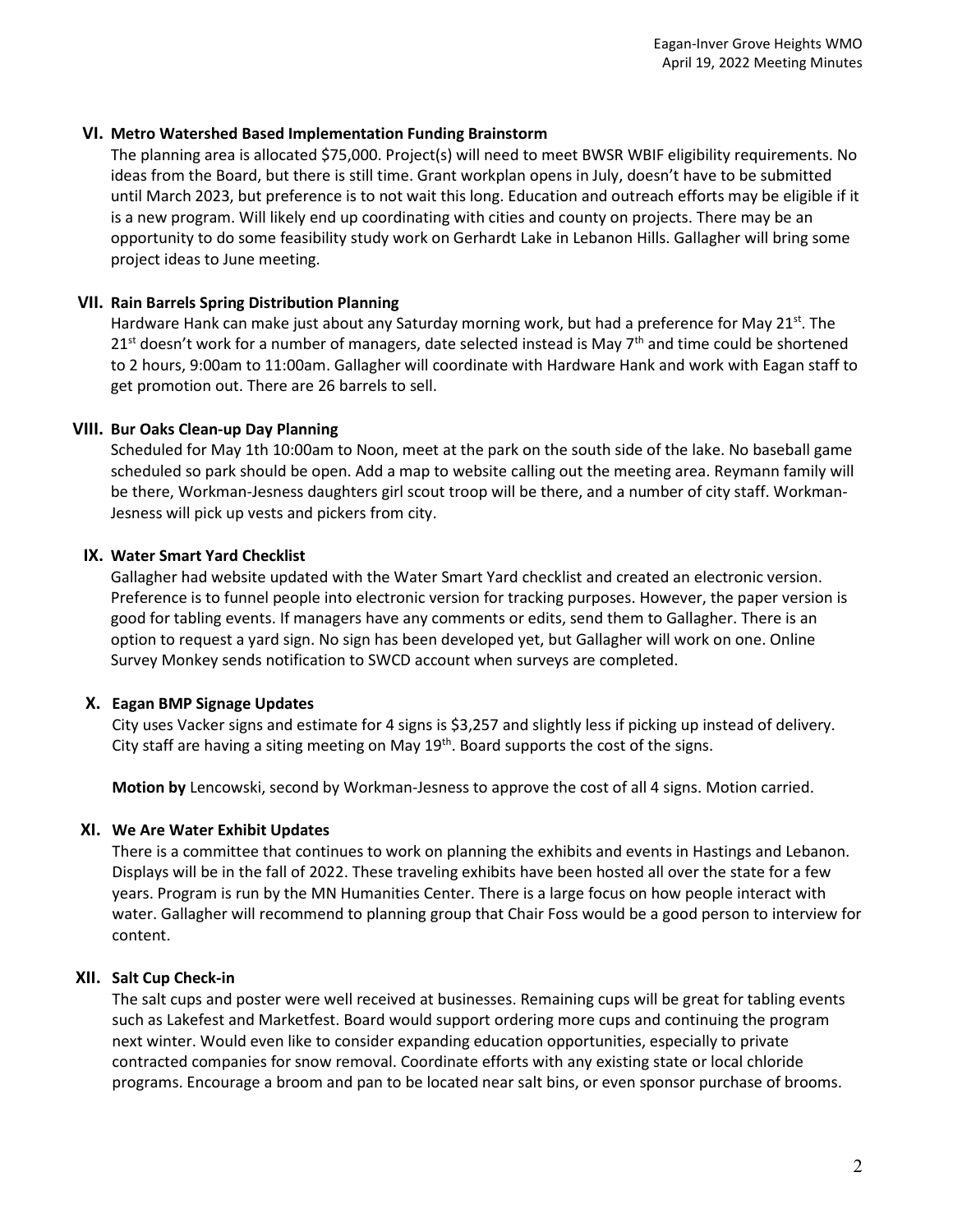#### **XIII. Minnesota Water Stewards Activity Updates**

Eagan staff continue to coordinate with existing stewards. Stewards can help promote events and volunteer. Voluneteers will be needed for Lakefest. Foss taught water themed programming at a Lebanon Hills event. Stewards continue to be helpful throughout the community.

#### **XIV. Community Updates**

Eagan: Workman/Jesness spoke with city communications staff and they are supportive of providing outreach through Eagan social media and newsletters for the WMO. Request should typically be made through the water resources staff, unless it is a specific event it is possible to reach out directly. They typically will need a couple of weeks lead time. They also have a lot of existing 'green' messaging that overlaps with WMO goals. City staff are preparing for a number of events. They will speak with St Thomas Beckett church on April 24<sup>th</sup> about Hay Lake. The volunteer dinner is on April 28<sup>th</sup>, however this is not the right venue for having a memorial read for Joe. This will instead be done at Lakefest, which is scheduled for June 4<sup>th</sup> from 11am-3pm. WMO and MWS should work together to staff a booth at Lakefest. Other city projects include the Carlson Lake underground treatment project which is under construction. This summer there will be 8 shoreline projects, 3 alum treatments, a number of Lake Management Plans written, pond maintenance and AIS work. The Council approved Kathleen Reitz as the new manager for the E-IGHWMO Board.

IGH: Saito submitted a few tips on water that made it into the spring Insights newsletter. The City is also promoting for WMO vacancies. Lencowski worked with city staff on updating the water resources portion of the city website, which included linking to WMOs. The stormwater position is in transition from parttime field based to full-time and more focused on stormwater management. The city has a large project near the bluffs to reduce pressure on stormwater system that has blown out Dawn Way two times. With the change in elevation it puts extra pressure on the system. City will also be hosting their MS4 public meeting on April 28<sup>th</sup> both virtually and in person.

#### **XV. Agenda Items for June 21, 2022 Meeting**

- New Bank Discussion
- Newsletter Articles
- We Are Water Exhibit

#### **XVI. Adjournment**

**Motion by** Workman-Jesness, second by Saito to adjourn the meeting. Meeting adjourned at 7:10 pm.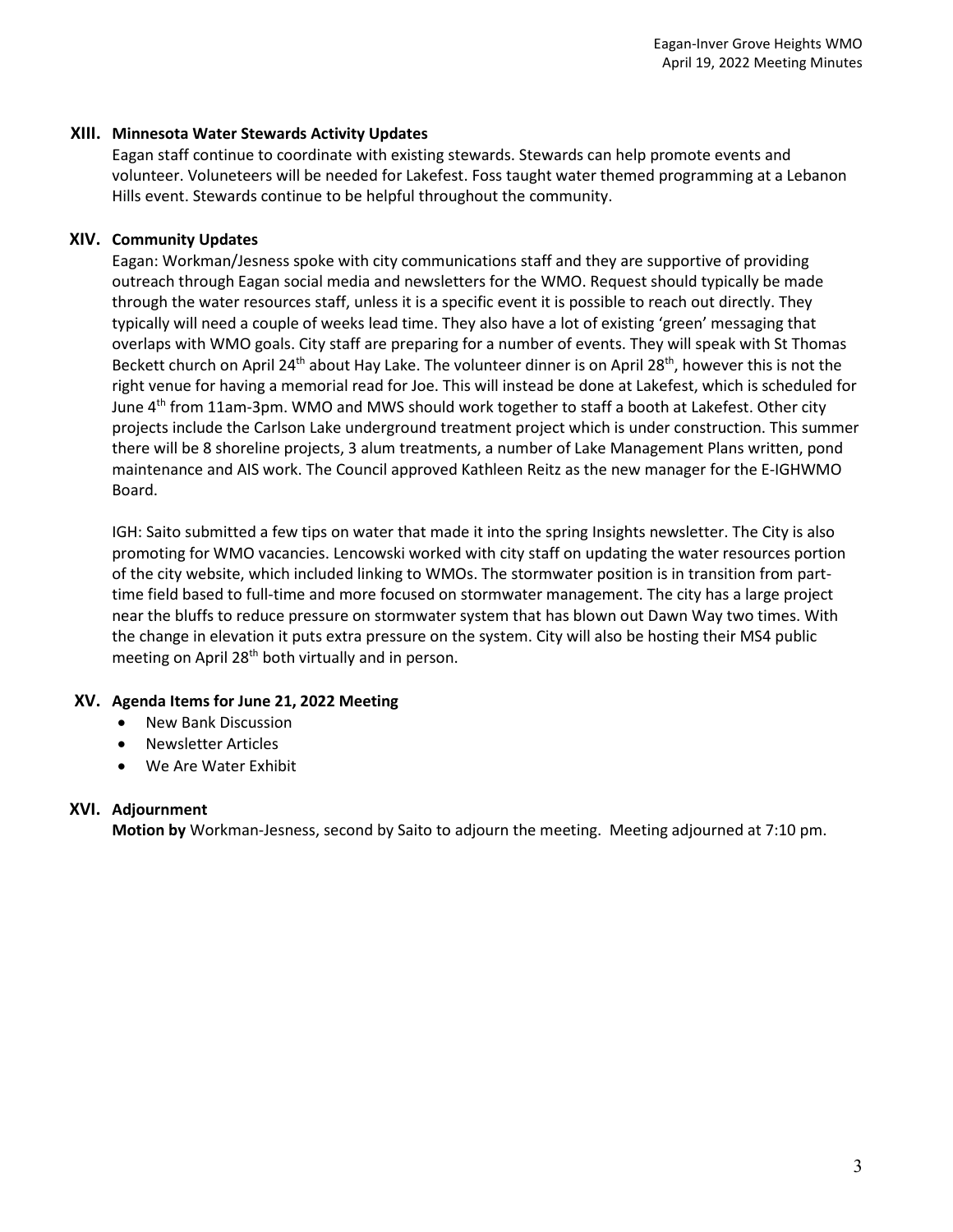| <b>E-IGHWMO 2022</b>                                 |                   |               | <b>Actual Revenues</b> |                        |                         |                         |                         |                        |                               |
|------------------------------------------------------|-------------------|---------------|------------------------|------------------------|-------------------------|-------------------------|-------------------------|------------------------|-------------------------------|
| <b>ESTIMATED REVENUES</b>                            | <b>Allocation</b> | <b>Budget</b> | Jan 1 - Feb 8<br>2022  | Feb 9 - Apr 19<br>2022 | Apr 20 - Jun 21<br>2022 | Jun 22 - Aug 16<br>2022 | Aug 17 - Oct 18<br>2022 | Oct 19 - Dec 6<br>2022 | Year-to-Date<br><b>Totals</b> |
| <b>Member City Assessments</b>                       |                   |               |                        |                        |                         |                         |                         |                        |                               |
| Eagan                                                |                   | \$45,676.00   |                        |                        |                         |                         |                         |                        | \$0.00                        |
| <b>Inver Grove Heights</b>                           |                   | \$1,324.00    |                        |                        |                         |                         |                         |                        | \$0.00                        |
| <b>Watershed Based Funding Grant</b>                 |                   |               |                        |                        |                         |                         |                         |                        |                               |
| 50% initial amount                                   | \$62,080.00       | \$62,080.00   |                        |                        |                         |                         |                         |                        | \$0.00                        |
| 40% upon expediture of initial                       | \$49,664.00       | \$49,664.00   |                        |                        |                         |                         |                         |                        | \$0.00                        |
| 10% upon grant completion                            | \$12,416.00       |               |                        |                        |                         |                         |                         |                        | \$0.00                        |
| <b>Other</b>                                         |                   | \$0.00        |                        |                        |                         |                         |                         |                        | \$0.00                        |
| <b>Use of Fund Balance</b>                           |                   | \$5,300.00    |                        |                        |                         |                         |                         |                        | \$0.00                        |
| <b>TOTAL</b>                                         |                   | \$164,044.00  | \$0.00                 | \$0.00                 | \$0.00                  | \$0.00                  | \$0.00                  | \$0.00                 | \$0.00                        |
|                                                      |                   |               |                        |                        |                         |                         |                         |                        |                               |
|                                                      |                   |               |                        |                        |                         |                         |                         |                        |                               |
| <b>ESTIMATED EXPENSES</b>                            |                   | <b>Budget</b> |                        |                        |                         |                         |                         |                        |                               |
| <b>Work Program</b>                                  |                   |               |                        |                        |                         |                         |                         |                        |                               |
| A. Annual Report, Finance Report and Audit           |                   | \$2,000.00    |                        |                        |                         |                         |                         |                        | \$0.00                        |
| B. Annual Newsletter or Communication                |                   | \$300.00      |                        |                        |                         |                         |                         |                        | \$0.00                        |
| C. Maintain Web Site                                 |                   | \$1,000.00    | \$1,240.00             | \$1,127.50             |                         |                         |                         |                        | \$2,367.50                    |
| D. Board Education                                   |                   | \$500.00      |                        |                        |                         |                         |                         |                        | \$0.00                        |
| E. Implement Watershed Plan                          |                   |               |                        |                        |                         |                         |                         |                        |                               |
| 1. Support Existing Programs                         |                   | \$19,000.00   | \$1,500.00             |                        |                         |                         |                         |                        | \$1,500.00                    |
| 2. WMO Education and Outreach Programs               |                   | \$3,000.00    | \$427.98               |                        |                         |                         |                         |                        | \$427.98                      |
| <b>Organizational Administration</b>                 |                   |               |                        |                        |                         |                         |                         |                        |                               |
| <b>Staff Services (general)</b>                      |                   | \$21,000.00   | \$3,170.00             | \$2,812.50             |                         |                         |                         |                        | \$5,982.50                    |
| <b>Engineering and Consulting Services (general)</b> |                   | \$4,000.00    |                        |                        |                         |                         |                         |                        | \$0.00                        |
| <b>Legal Consulting Services (general)</b>           |                   | \$500.00      | \$162.00               | $-$129.00$             |                         |                         |                         |                        | \$33.00                       |
| <b>Watershed Based Funding Grant</b>                 |                   |               |                        |                        |                         |                         |                         |                        |                               |
| Administration                                       | \$6,208.00        | \$3,202.90    | \$756.84               | \$481.00               |                         |                         |                         |                        | \$1,237.84                    |
| Projects                                             | \$117,952.00      | \$73,354.00   |                        |                        |                         |                         |                         |                        | \$0.00                        |
| <b>Watershed Plan Reserve</b>                        | \$3,000.00        | \$1,000.00    |                        |                        |                         |                         |                         |                        | \$0.00                        |
| <b>TOTAL</b>                                         |                   | \$128,856.90  | \$7,256.82             | \$4,292.00             | \$0.00                  | \$0.00                  | \$0.00                  | \$0.00                 | \$11,548.82                   |
| <b>Balance</b>                                       |                   | \$88,539.55   | \$81,282.73            | \$76,990.73            | \$76,990.73             | \$76,990.73             | \$76,990.73             | \$76,990.73            | $-$11,548.82$                 |
| 1 = 2021 Balance Carry Over                          |                   |               |                        |                        |                         |                         |                         |                        |                               |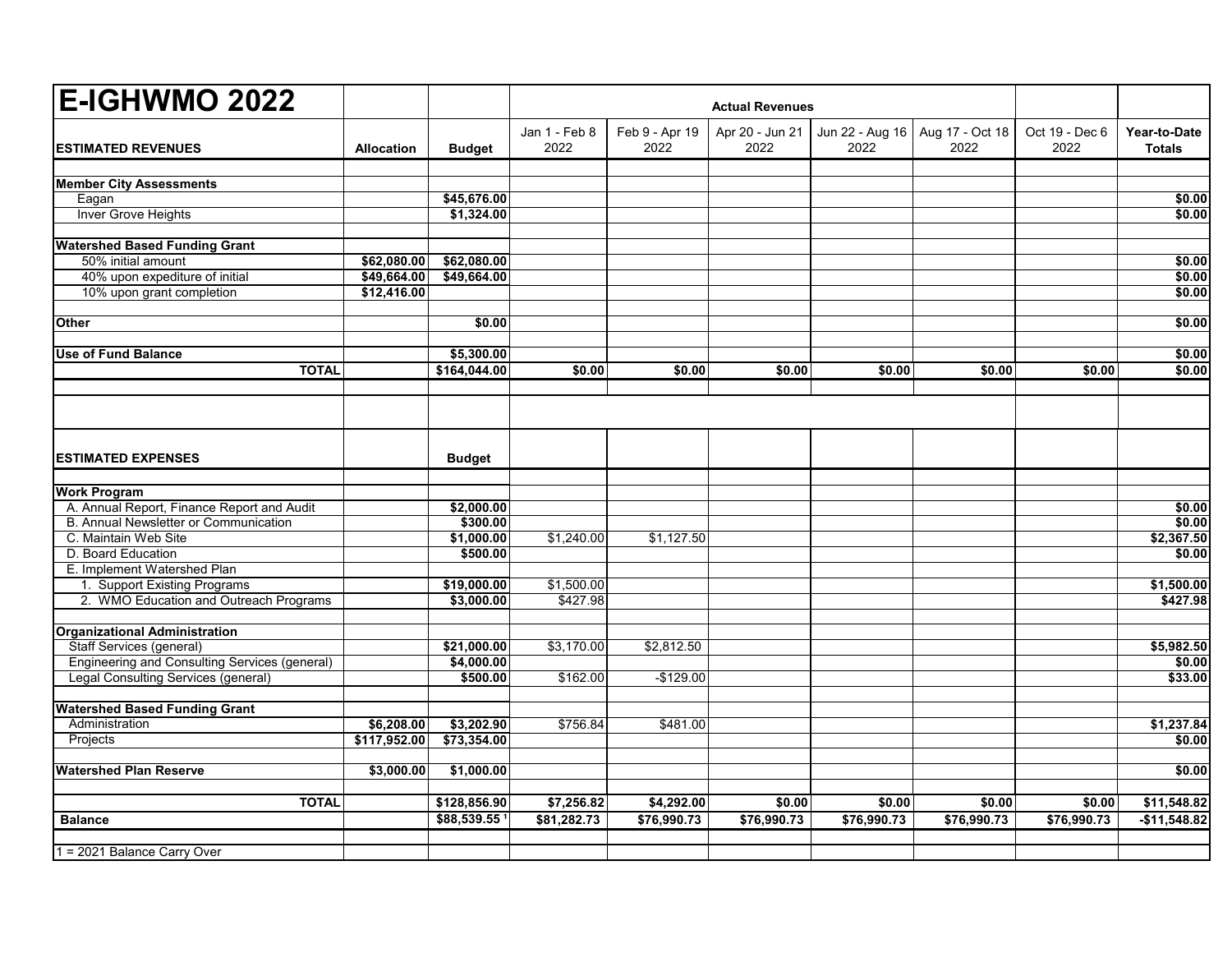### **Bank Options**





#### **Cooperative Business Checking**

- $\star$  \$50 minimum opening deposit
- $\star$  No minimum balance
- $\star$  Non-interest-bearing
- $\star$  25 free transactions per month (\$0.30 for each additional)

#### **Simply Business Checking**

- $\star$  \$50 minimum opening deposit
- $\star$  \$750 minimum balance (\$7.50 per month if balance falls below minimum)
- ★ Interest-bearing (Business Checking Rates)
- $\star$  75 free transactions per month (\$0.30 for each additional)

#### **Optimum Business Checking**

- $\star$  \$50 minimum opening deposit
- $\star$  \$2,500 minimum balance (\$12 per month if balance falls below minimum)
- ★ Earns tiered interest (Business Checking Rates)
- $\star$  150 free transactions per month (\$0.30 for each additional)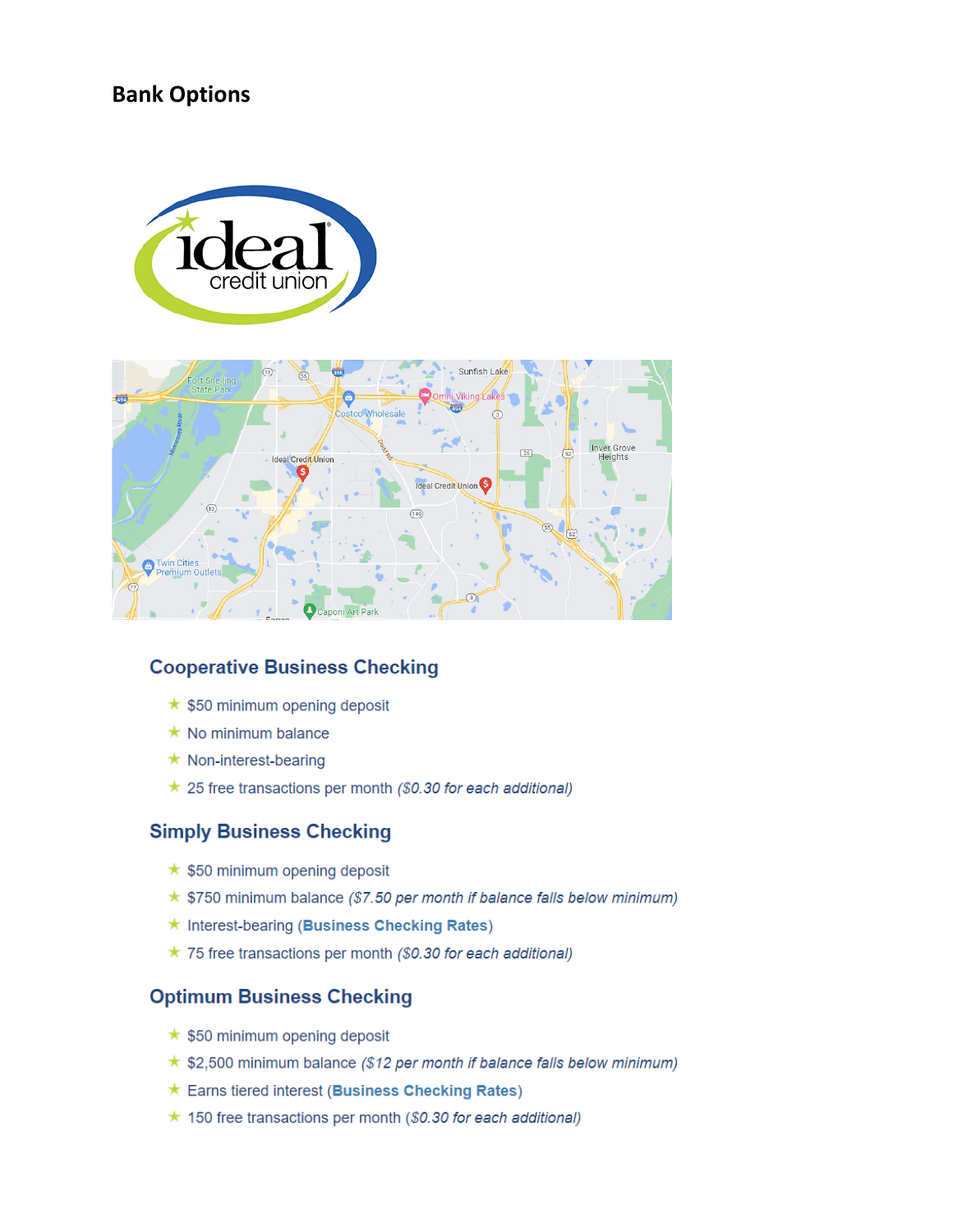



| <b>Business Checking Account</b><br><b>Features</b> | <b>Business Select</b>    | <b>Business Advantage</b>                                                       | <b>Business AdvantagePlus</b>                                              |
|-----------------------------------------------------|---------------------------|---------------------------------------------------------------------------------|----------------------------------------------------------------------------|
| Minimum Balance                                     | None                      | \$2,500                                                                         | \$10,000                                                                   |
| Minimum Opening Deposit                             | \$100                     | \$100                                                                           | \$100                                                                      |
| <b>Interest Paid Monthly</b>                        | <b>No</b>                 | v                                                                               | $\checkmark$                                                               |
| <b>Free Monthly Transactions</b>                    | 50 (\$0.50 each after 50) | 150 (\$0.30 each after 150)                                                     | 300 (\$0.30 each after 300)                                                |
| Debit or ATM Card                                   | ◡                         | v                                                                               | $\checkmark$                                                               |
| <b>Overdraft Protection</b>                         | ✓                         | ✓                                                                               | ✓                                                                          |
| <b>Mobile Deposit</b>                               | Free                      | Free                                                                            | Free                                                                       |
| Online Bill Pay                                     | Free                      | Free                                                                            | Free                                                                       |
| eStatements                                         | Free                      | Free                                                                            | Free                                                                       |
| <b>Paper Statements</b>                             | eStatements Required      | \$4                                                                             | \$4                                                                        |
| <b>Loan Discounts</b>                               | N/A                       | v                                                                               | $\checkmark$                                                               |
| <b>Business Perks</b>                               | N/A                       | Free additional options:<br>٠<br><b>ATM Refunds</b><br>Debit Cash-Back Interest | Free additional options:<br><b>ATM Refunds</b><br>Debit Cash-Back Interest |